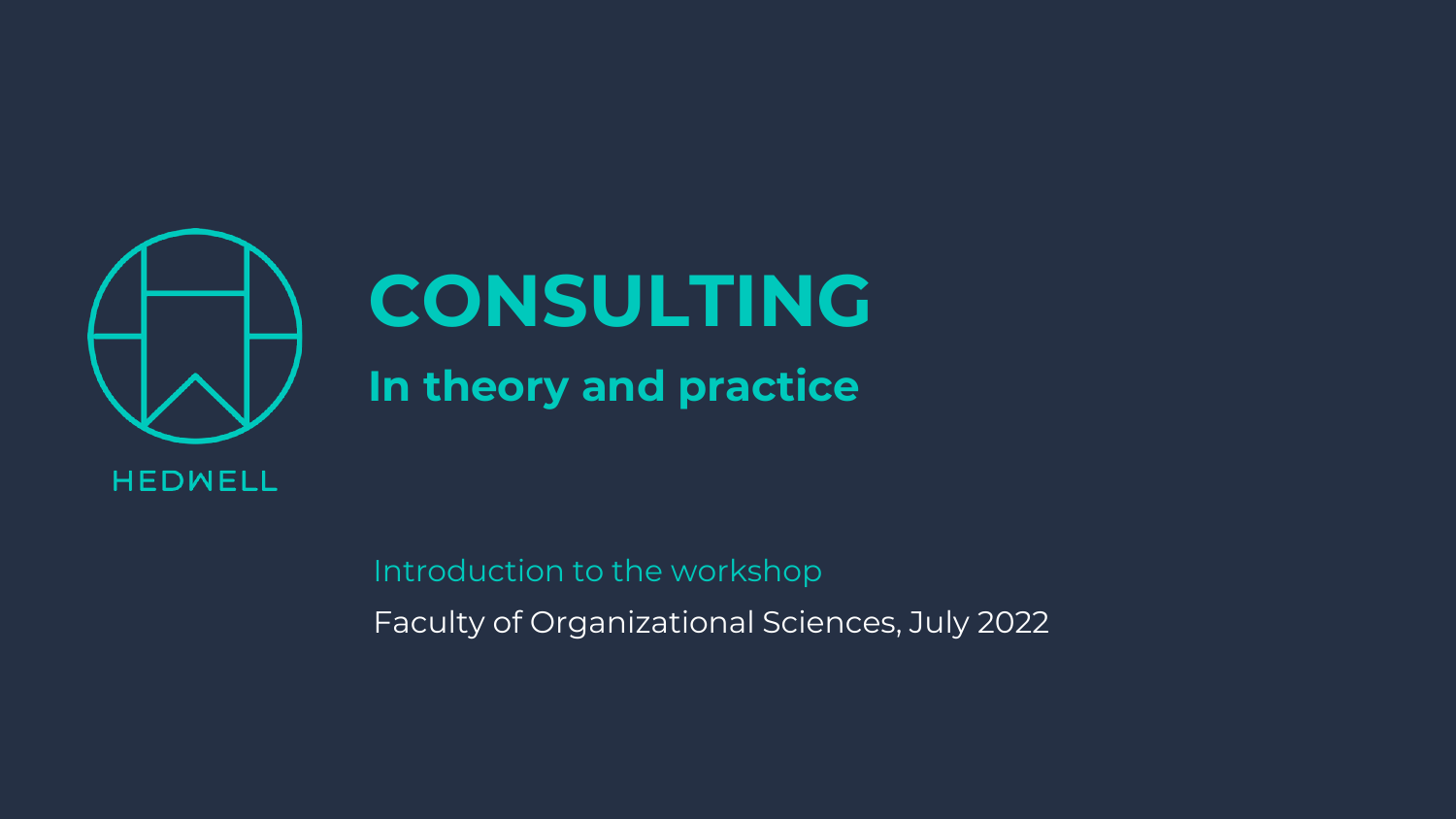#### **Hedwell Story**



**1 J** *We are inspired by the power of technology and the potential of talented individuals. HEDWELL was founded to bring the best of both together and help organizations grow in the digital age. potential of talented individuals. HEDWELL was founded to bring the best of both together and help organizations grow in the digital age.*

#### **THE HEDWELL CODE**

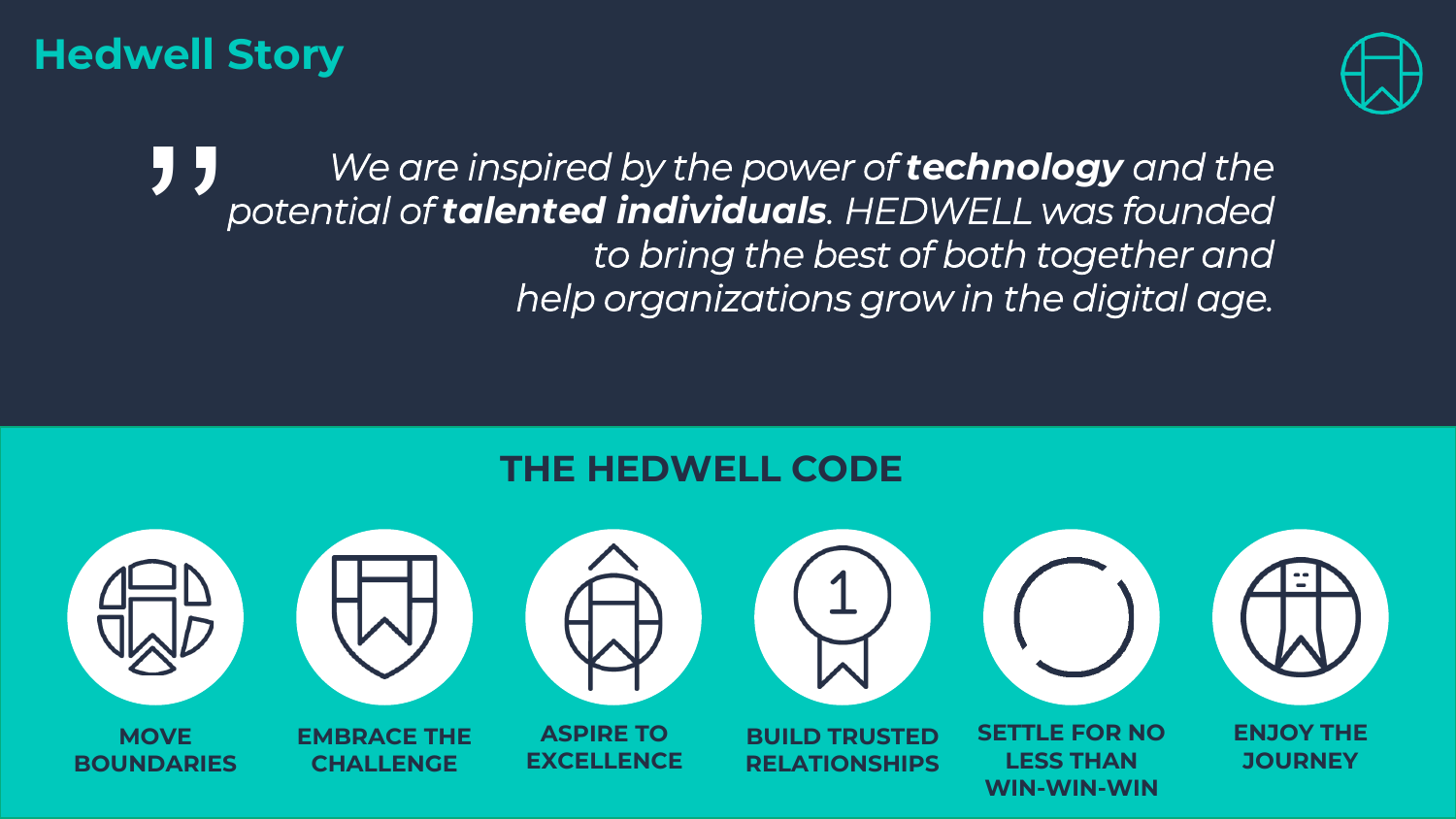#### **Hedwell Story**



We are a **consulting** and **software engineering** company. Our team members help customers in their **digital transformation**. What does this mean? It means we help them pick a software and/or a vendor, implement and go live with the product that replaces their legacy landscape or we help them create new products and platforms.

> Developers at Hedwell work more on the technical side of the solution, while consultants vary between both the functional and technical needs of the project. In any case, each team member must be familiar with customer interaction that is based on **consulting principles and approach**.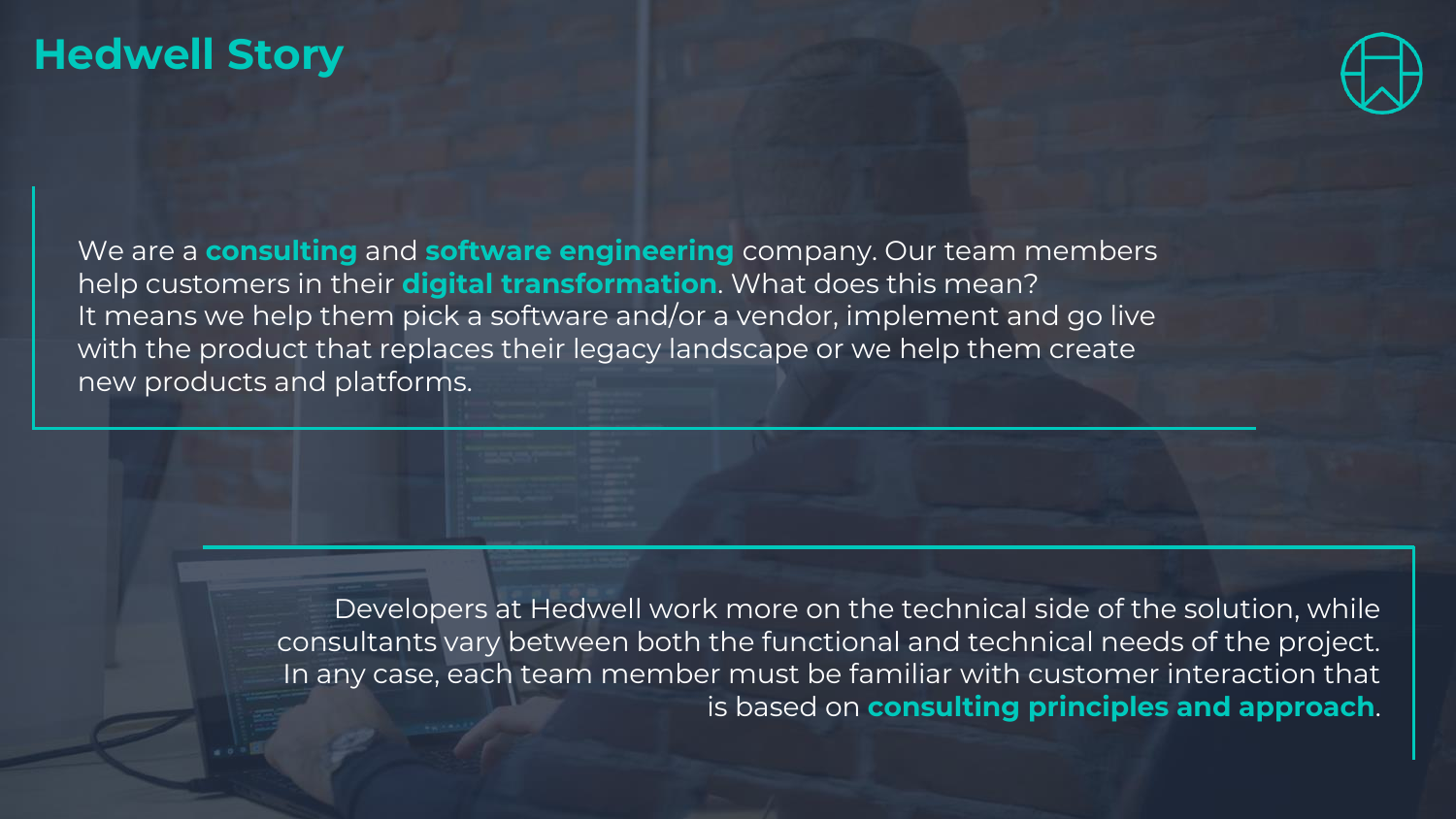#### **Hedwell Story**



We started our journey **in 2020** with a group of industry and technology experts. Since then, we opened offices in **Germany**, **Serbia**, **Singapore**, **India** and **Romania** and **multiplied** the size of our team.

In November 2021, we became a part of **[SAP Fioneer](https://www.sapfioneer.com/)** – a leading global provider of financial services software solutions and platforms. Together, we aim to help customers innovate and transform their business by combining premier technology with development expertise and a broad ecosystem of partners.



#### **[www.hedwell.com](http://www.hedwell.com/)**

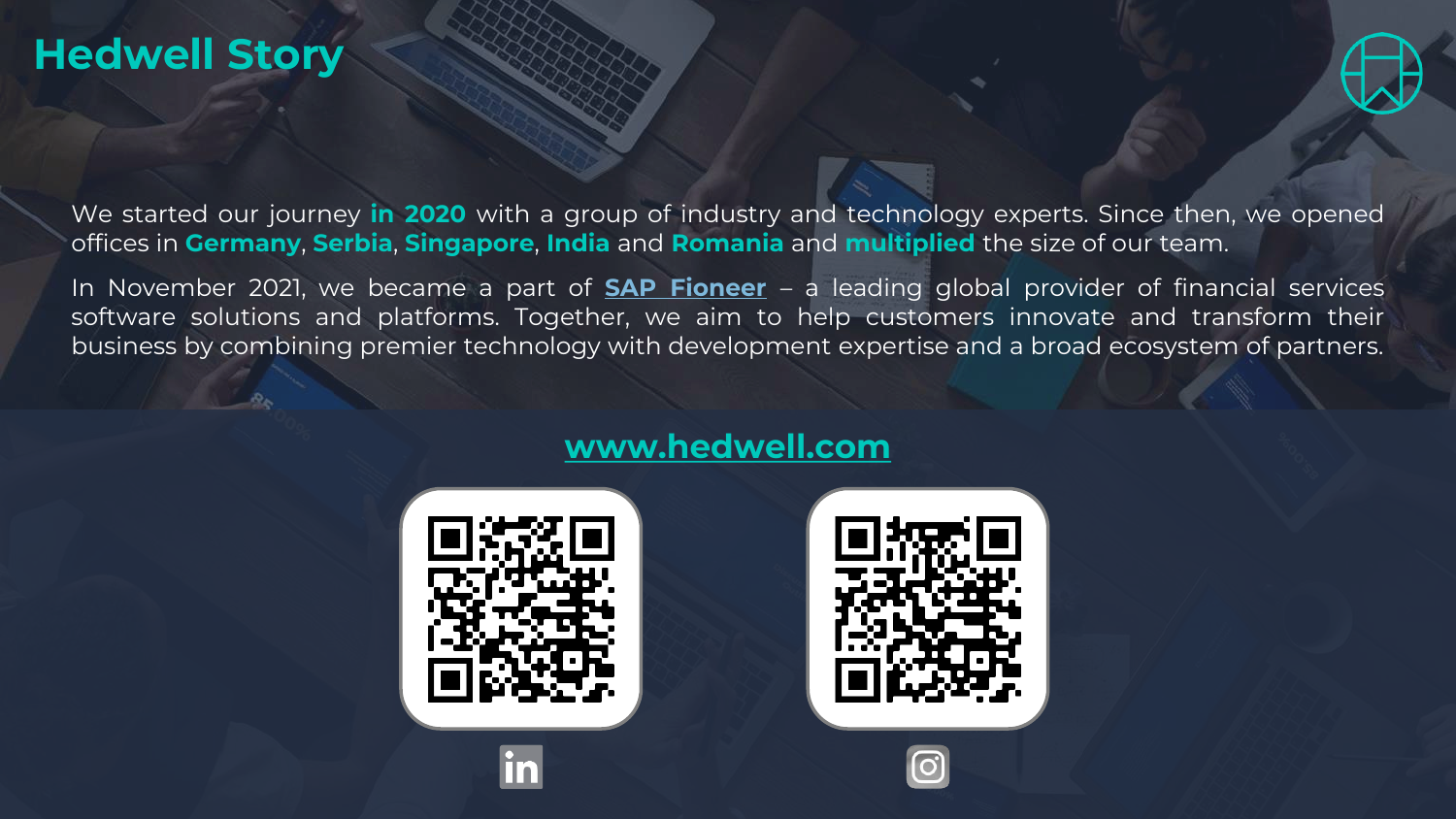## **What can you expect from this workshop?**



IT is the foundation of the 4<sup>th</sup> Industrial Revolution. To identify our place in the future, we need to understand the different roles and responsibilities that exist in today's IT industry.

In this workshop, we will take a deeper dive into different roles within consulting on the example of one financial services industry – *Insurance*.

Through case resolution and expert discussion, you will understand how consulting requires mastering *three complex areas*: knowing the existing solution, being able to expand it (develop it further) and dealing with different types of clients.

- ✓ **Everyone will receive a participation certificate.**
- ✓ **Workshop will be held in Serbian.**

**Theory and tools Current and future trends**



**resolution**



**Team case Seniority talk Discussion**

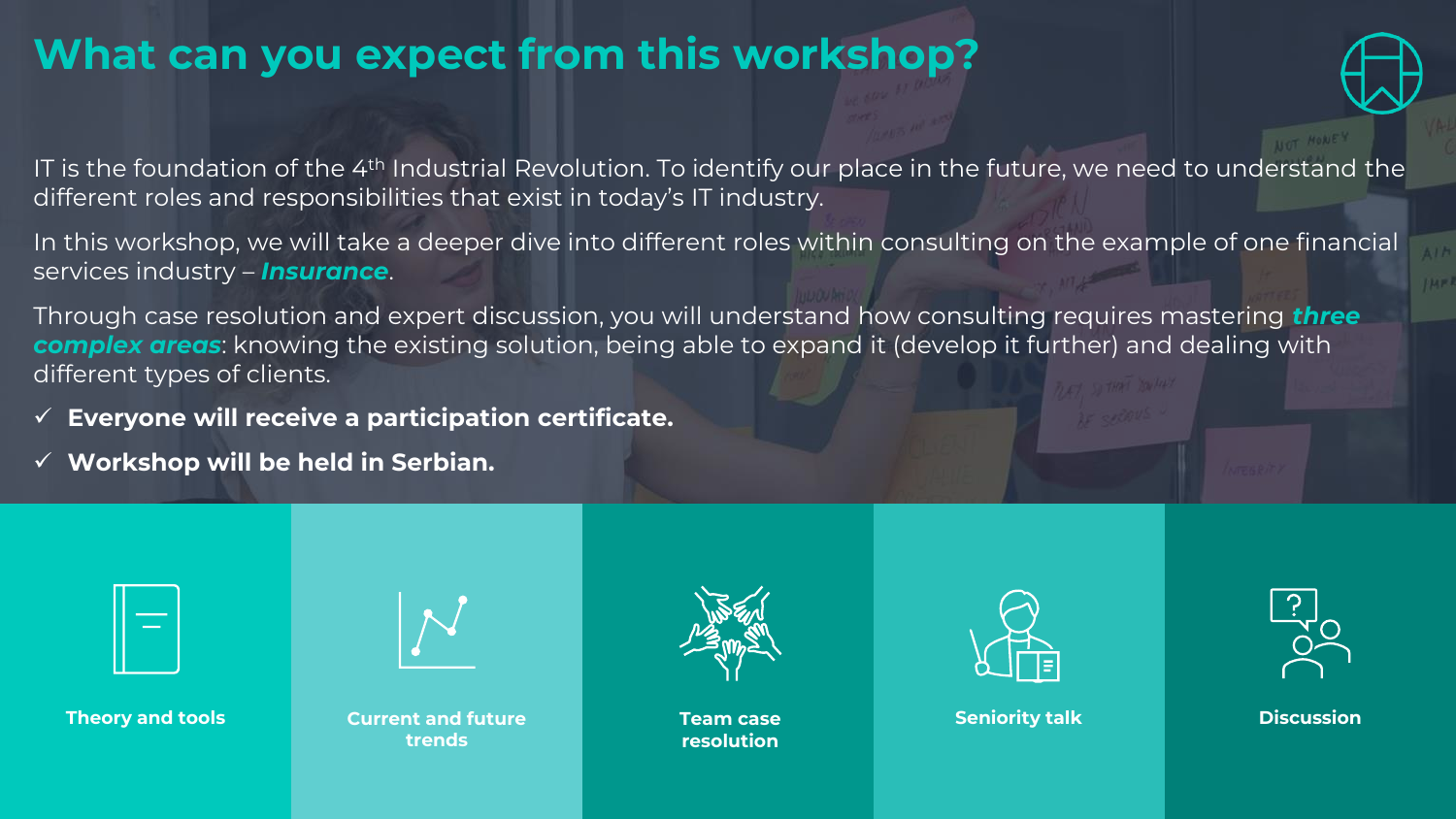## **Agenda**



| <b>Topic</b>                                  | <b>Duration</b> | <b>Details</b>                                                                                                                                          |
|-----------------------------------------------|-----------------|---------------------------------------------------------------------------------------------------------------------------------------------------------|
| Welcome                                       | 20 min          | Introduction of Hedwell (company and the team)                                                                                                          |
| Consulting and its roles                      | 30 min          | What is consulting, and which type of consulting positions do we<br>have within our organization. Examples of specific tasks for each<br>type.          |
| Insurance and SAP for Insurance               | 30 min          | How does an insurance process look like. How are the modules<br>within insurance structured and how does SAP cover it from a<br>solution point of view. |
| Insurance trends                              | 20 min          | Learn about current trends in insurance and how IT can empower<br>them.                                                                                 |
| Coffee break                                  | 15 min          |                                                                                                                                                         |
| Case study – insurance process simplification | 1 <sub>h</sub>  | Help an insurance company in accelerating its current process<br>and become more competitive in the market.                                             |
| Case study - solution presentation            | 1 <sub>h</sub>  | Each team will have a few minutes to present their solution and<br>discuss it within the group.                                                         |
| Lunch break                                   | 45 min          |                                                                                                                                                         |
| Our vision of the case study solution         | 20 min          | There is no wrong or right answer, but we will go through the<br>deduction process from our end that led us to a certain solution.                      |
| Seniority talk                                | 40 min          | Hear the real-life work experience of our colleagues. How does the<br>job help them grow both personally and professionally.                            |
| Q&A                                           | 20 min          | Closing discussion and questions/answers time.                                                                                                          |
|                                               | Total: 6 hours  |                                                                                                                                                         |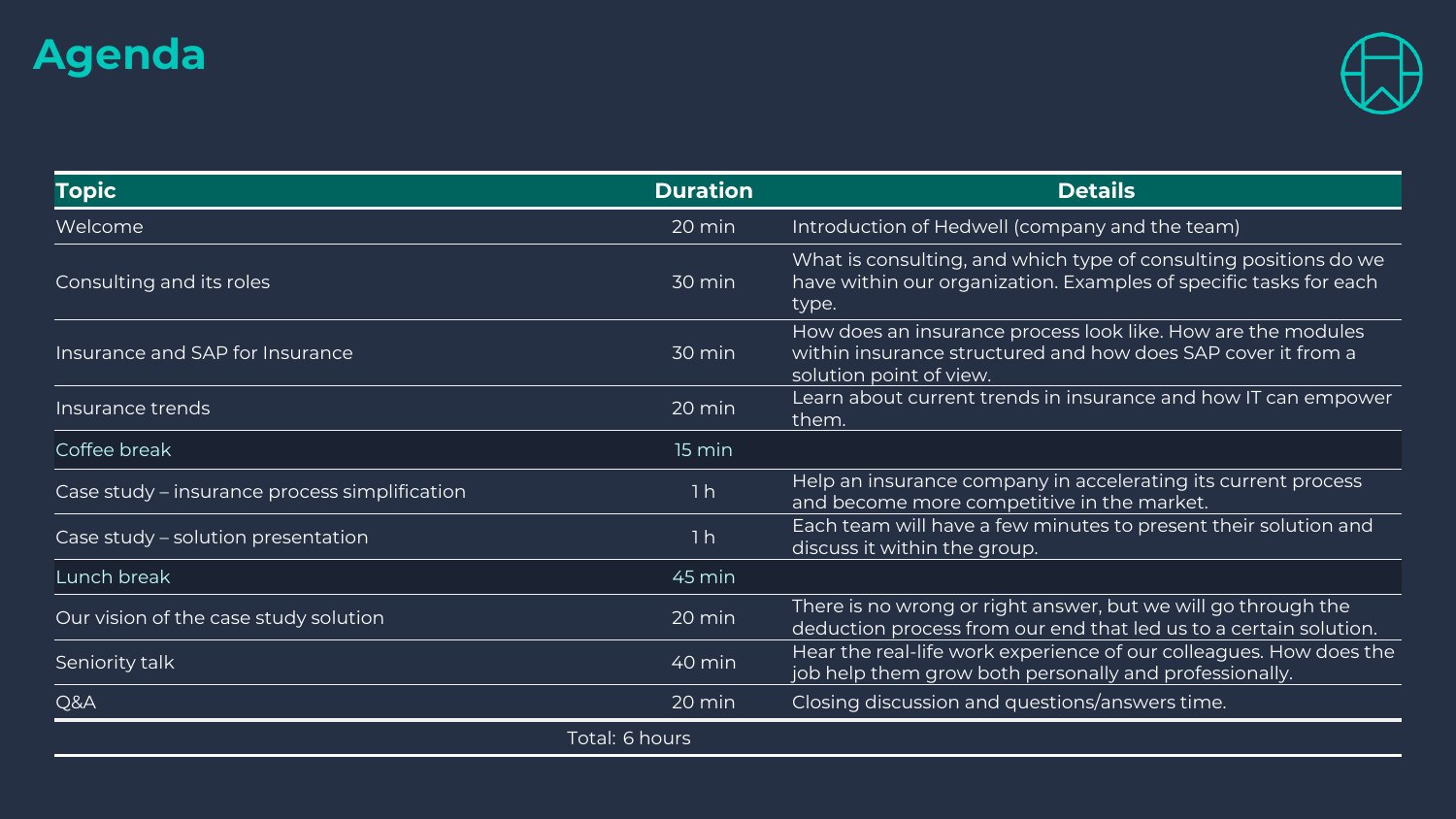



To get the most value out of the workshop, you should prepare a bit up front.

#### Please read the following blog posts:



#### Also, please watch this video:



In case the links above don't work, please use these:

- <https://www.grangeinsurance.com/tips/what-is-insurance-why-is-it-important>
- <https://www.investopedia.com/terms/i/insurance.asp>
- [https://s4ic.com/2021/09/16/sap-for-insurance-how-do-the-modules-work-together/](https://www.grangeinsurance.com/tips/what-is-insurance-why-is-it-important)
- [https://www.ey.com/en\\_gl/innovation-in-insurance/is-financial-well-being-insurers](https://www.ey.com/en_gl/innovation-in-insurance/is-financial-well-being-insurers-biggest-opportunity)biggest-opportunity
- <https://www.youtube.com/watch?v=bwtV5ZaCkHk>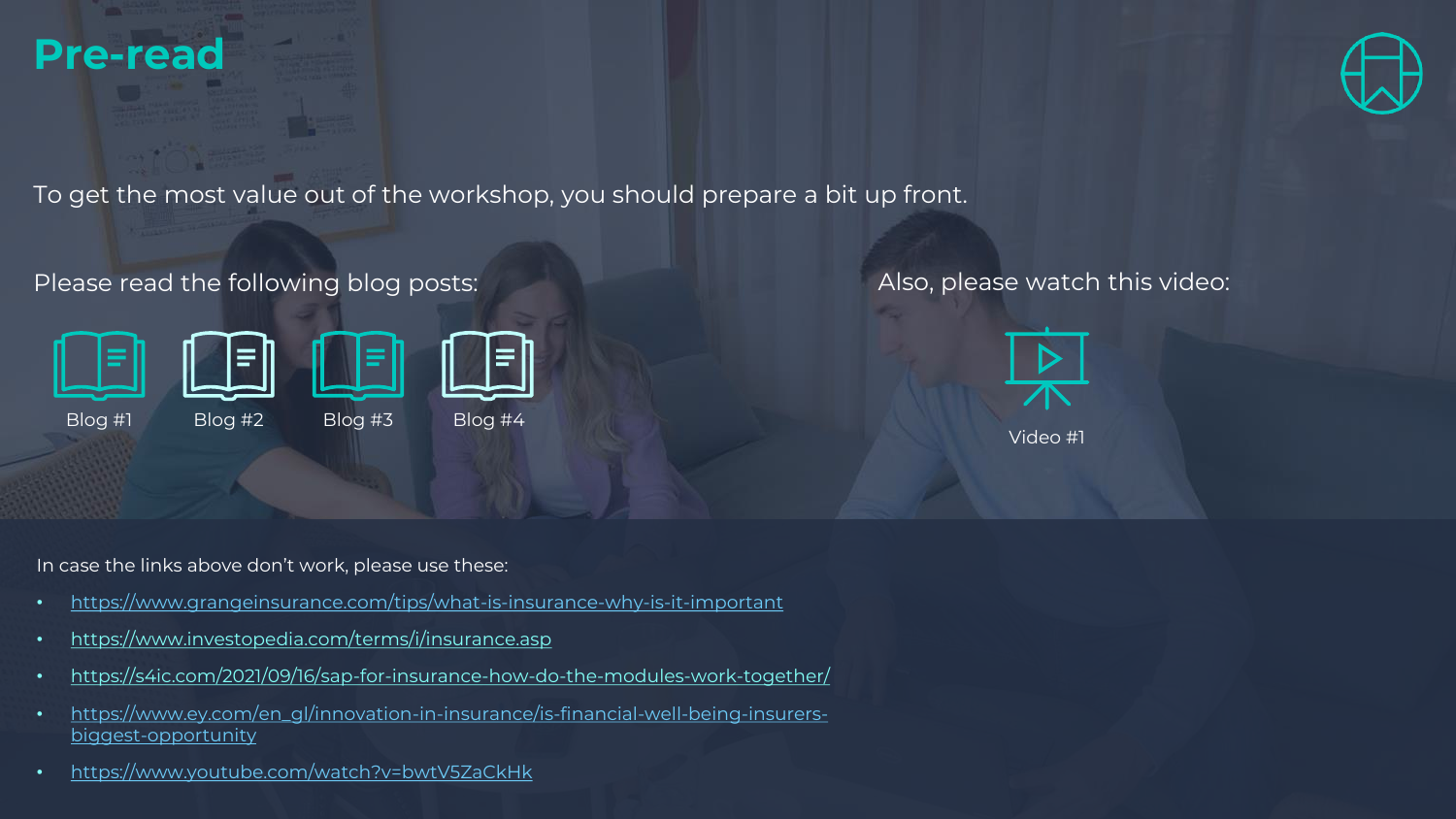## **See you soon!**

## Write to any of us if you have questions before the workshop.



**Teodora Đorić** teodora.djoric@hedwell.com



#### **Nemanja Jovanović**

nemanja.jovanovic@hedwell.com